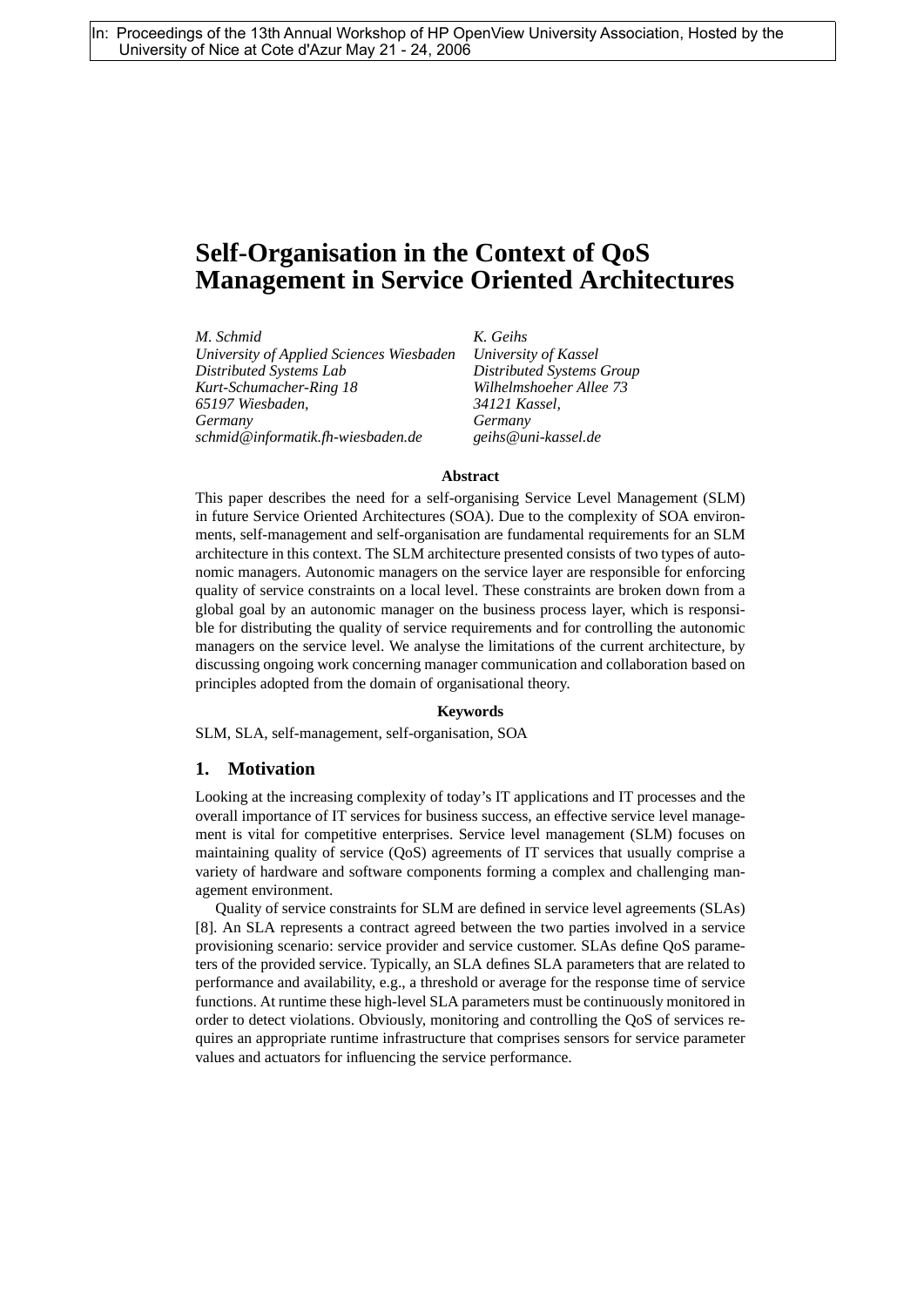Currently, business-critical enterprise application systems are commonly designed as multi-tier client-server applications. These distributed applications are typically implemented on standardised middleware frameworks. Frequent technology changes as well as the increasing application complexity significantly complicate the SLM of today's distributed applications. In addition, becoming an "adaptive enterprise" is one of the key goals for many corporate organisations. Adaptiveness is needed in order to facilitate the rapid implementation of innovative solutions and products, to reduce the operational cost, to better utilise the existing resources, and to support change and transformation. Permanent restructuring, outsourcing, acquisitions, and a tighter integration of business to business (B2B) processes between different organisations demand increasing flexibility in terms of IT service design. We need IT architectures that are adaptive to new hardware and software infrastructures. Large, monolithic applications with hard-coded dependencies and business logic do not meet these requirements. This situation has sparked interest in building enterprise applications based on independent services and workflow descriptions, leading to a Service Oriented Architecture (SOA).

Service level management of SOA applications is even more challenging than the management of traditional client-server applications. The reasons for that will be discussed in the following sections. Thus it will become clear that innovative management approaches are needed to cope with the challenges. In this paper we argue that self-management and self-organisation in services and applications could be answers to the open questions. In section 2 we discuss the technical structure of SOA environments and their inherent challenges for SLM. Section 3 presents our SLM approach for SOA environments which relies on separation of concerns and self-management techniques. In section 4 we discuss deficiencies of the current approach and present possible solutions.

# **2. Service Oriented Architecture**

Independent and loosely coupled services define the building blocks of a Service Oriented Architecture. All services in a SOA environment are accessible in a standardised way. They inter-operate based on a formal interface definition which is independent of the underlying computing platform and programming language.

Services in a SOA are treated as software components that are composed into workflows. High-level workflow descriptions are interpreted by a workflow engine to invoke the services. Workflows themselves may be established at runtime (e.g., as the result of a service invocation) and may invoke other workflows in the same way they use plain services. In B2B scenarios SOAs span across administrative boundaries of organisations, which makes it very difficult to enforce quality of service parameters.

Today, common technologies for implementing a SOA environment are Web Services based on the Web Services Description Language (WSDL) [18] for the description of service interfaces, SOAP [19] as communication protocol, Universal Description, Discovery and Integration (UDDI) [2] for service lookup, and the Business Process Execution Language (BPEL) [1] for describing business processes and workflows. BPEL is an XMLbased workflow description language that defines a number of so-called BPEL activities. These activities represent single steps of a workflow, e.g., synchronous or asynchronous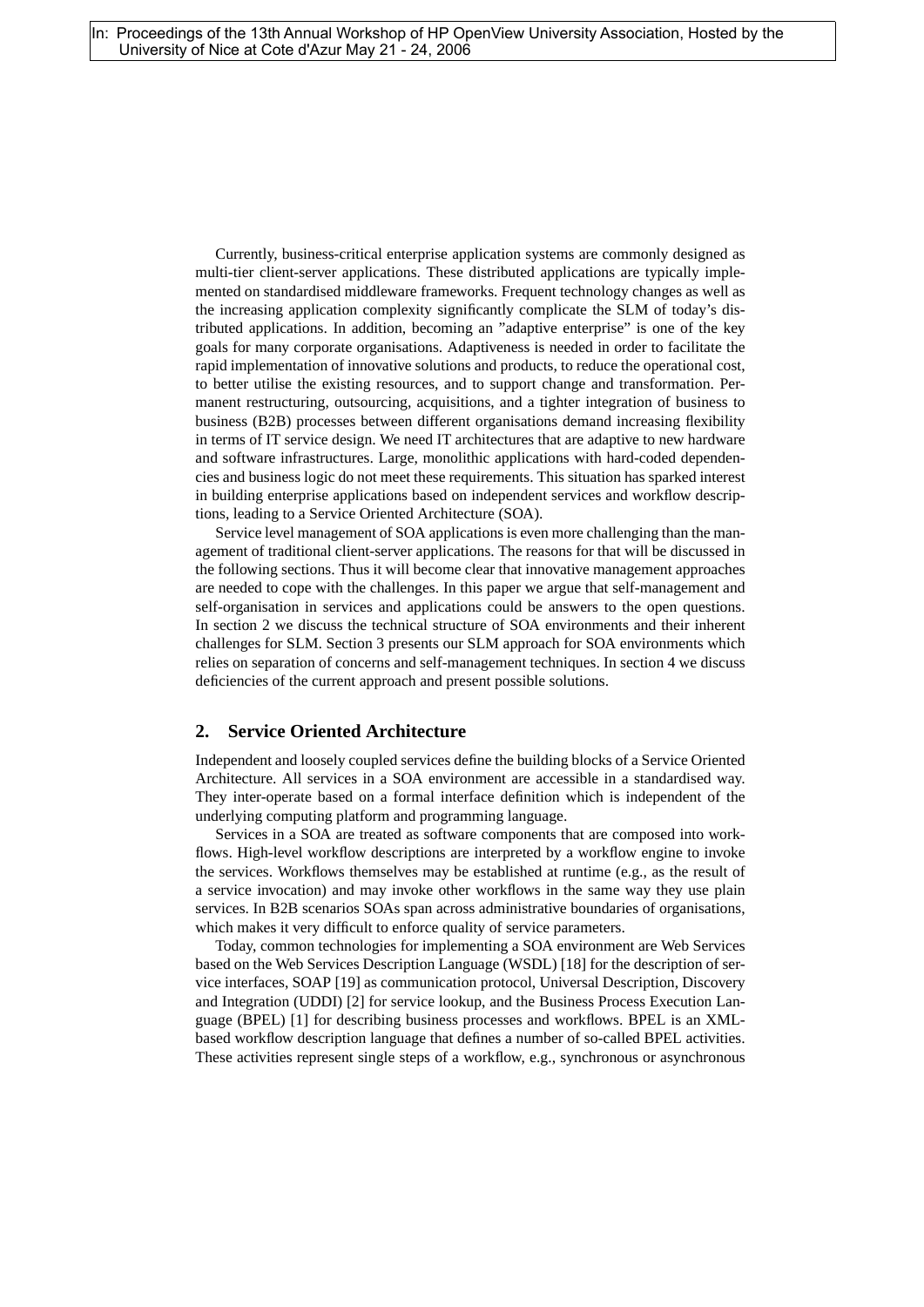web service invocations, variable assignment and evaluation, case differentiations, loops, etc. These BPEL activities are divided into simple activities that include service invocations and other straight-forward operations and complex activities which wrap a number of simple activities (e.g. loops).



**Figure 1:** A Business Process Platform according to [16]

Figure 1 shows a business-oriented view of a SOA. Clients access the functionality through a portal, provided by the business process engine. This engine manages the business processes for different departments and products and invokes the relevant services. The services may interact with the company-wide ERP system, however this is transparent to the business process engine.

A design goal for SOA is to bring the architecture of enterprise IT applications in line with the enterprises' organisational structure.

A technical view of a SOA environment is displayed in figure 2. In a SOA services are generally realised by enterprise components which operate on a variety of operational systems. These enterprise components offer service endpoints which may themselves be part of composite services. Invocations of these services are orchestrated in workflows that implement the business processes. Clients can access the environment through a portal. Typically, SOA application scenarios are large-scale, enterprise-wide, and therefore often business critical applications, or large B2B scenarios that span several autonomous enterprises.

Agreeing upon and maintaining a desired Quality of Service is a major concern in service-oriented environments. QoS management becomes even more complex here because there is no methodology available for managing the QoS of workflows in interenterprise scenarios taking into account different strategies and policies of the involved actors.

# **3. Approach for SOA Management**

Looking at the technical realisation of a SOA we can distinguish several abstraction layers within the architecture. At the lowest layer are the operational systems, networked hardware resources, operating systems and so forth. These resources are utilised by enterprise components, which themselves provide service interfaces. The second layer, called service layer, which we can also find in traditional multi-tier enterprise applications, is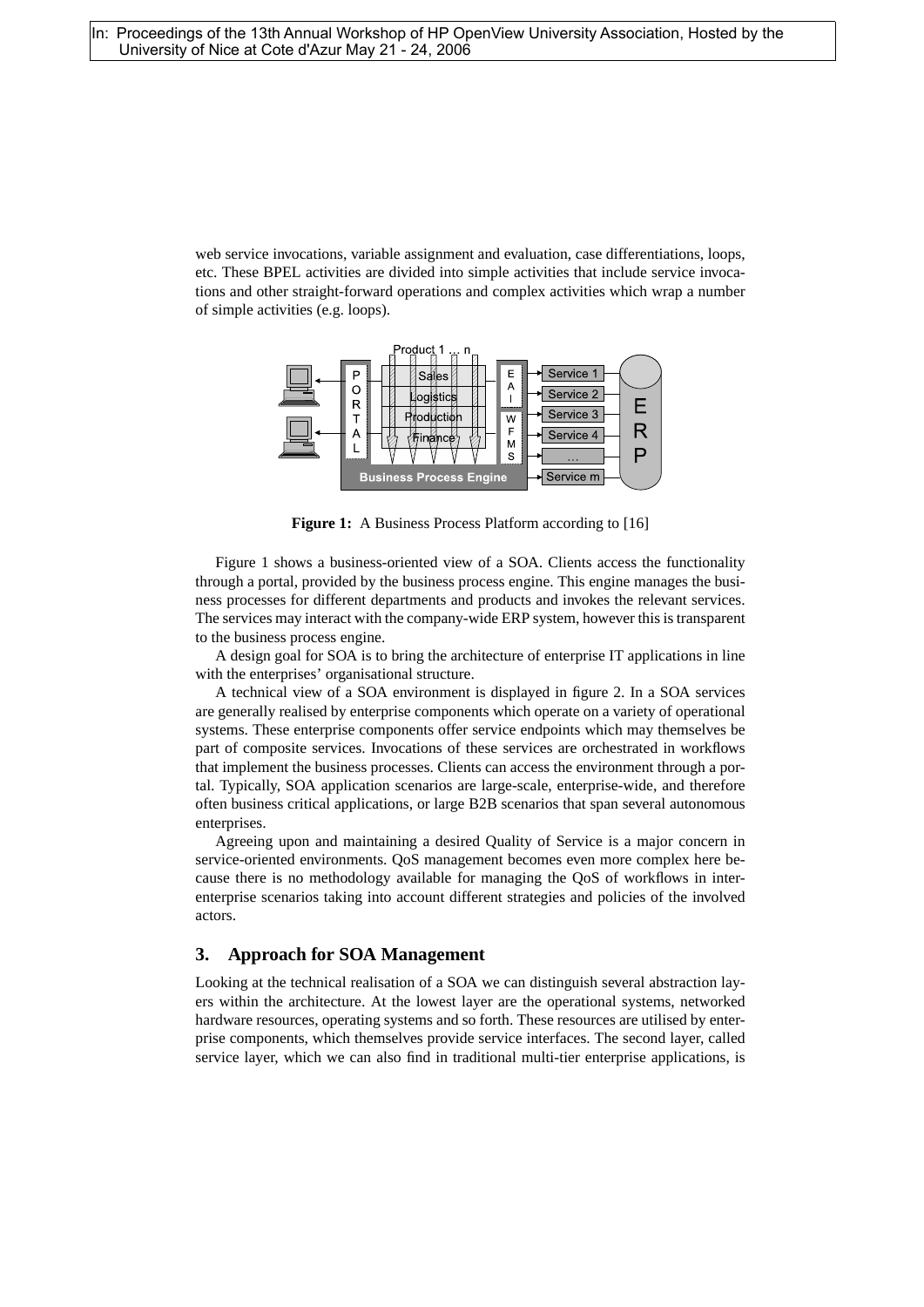

**Figure 2:** Technical realisation of a SOA

the typical domain of existing hierarchical SLM-approaches for multi-tier applications. On top of the service layer we can find a third layer in SOA environments: the workflow orchestration layer. The service interfaces hide all implementation details of the underlying systems from the workflows in this layer. Additional complexity may be added as BPEL workflows may themselves be accessed by other workflows like basic or compound services, making complex nested workflows possible.

For several reasons a strictly hierarchical approach is not applicable for establishing SLM within a SOA: (1) A SOA may well spread across enterprise boundaries and therefore also across management domains. (2) Because of the flexible, dynamic and compositional structure of a SOA, traditional static management structures cannot adapt fast enough to the changing management requirements. (3) SOA environments implement large scale processes. Traditional, centralised management approaches with semiautomatic problem solving strategies do not scale sufficiently to meet SOA demands. (4) SLAs may be defined on different abstraction layers (e.g., for parts of workflows, or single services). Conflict resolution strategies must take organisational boundaries into account.

Therefore we suggest a two-part SLM architecture for SOAs: One part is concerned with SLM on the service layer, a second part is concerned with SLM on the workflow layer.

As a SLM architecture for SOA has to consider the complexity of a SOA environment while it has to cope with permanent changes in composition and cooperation, there is a need to build up a scalable and self-organising management infrastructure that does not rely on human intervention. Recently self-management approaches have become popular, because they aim at reduced management complexity and increased scalability. For that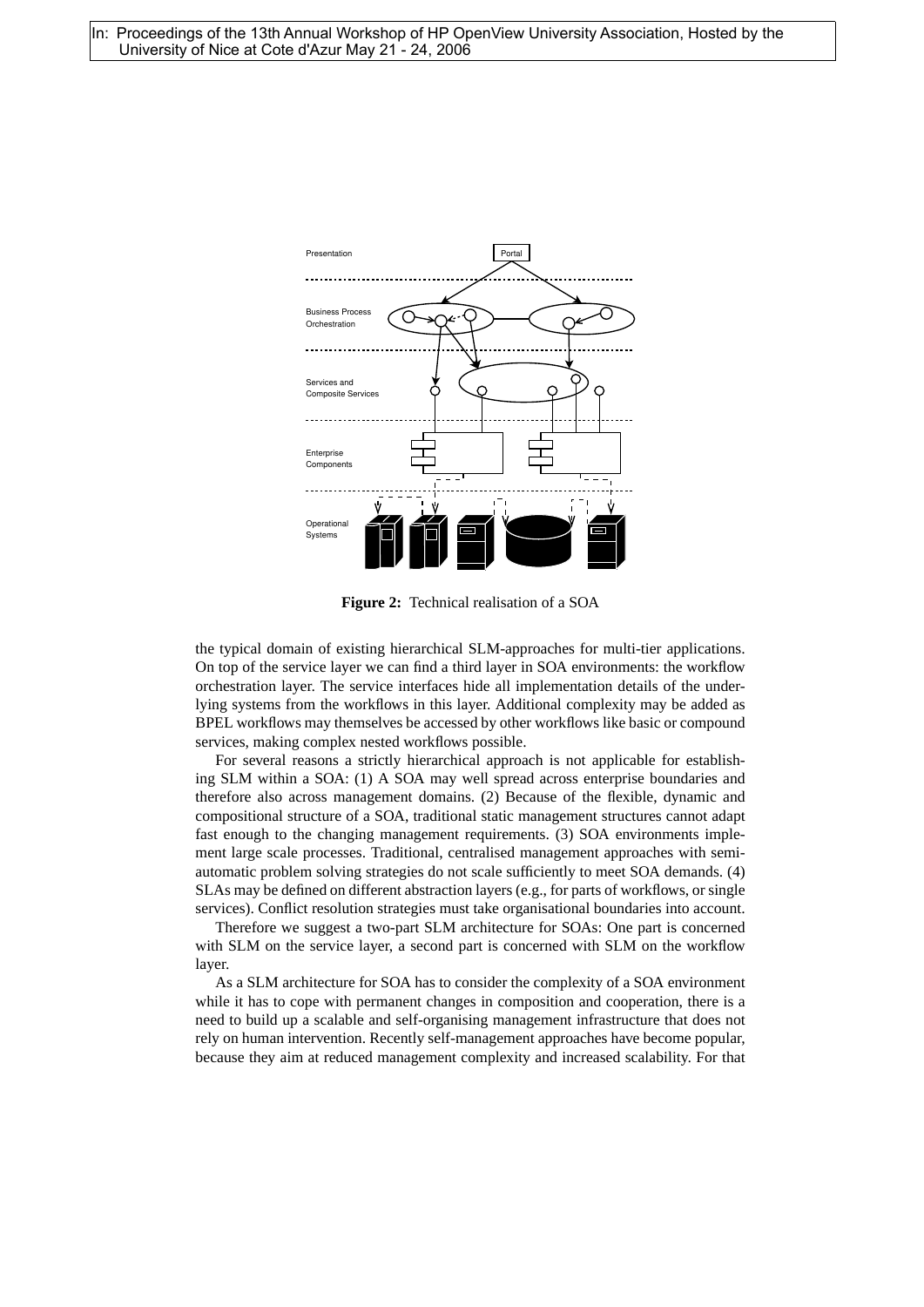reason we suggest to apply self-management techniques at least to SLM on the service layer of a SOA environment.

A prerequisite for a successful joint SLM in a SOA environment is the specification of well-defined communication interfaces between the different managers. Managers should be able to hide the internal details of local QoS enforcement to other managers. In addition the management architecture must not make assumptions concerning the usage of certain management algorithms.

Many architectures for SLM-enforcement do exist for multi-tier environments [11, 17, 15] or enterprise components [6, 12]. Some of these architectures already have some self-management capabilities, i.e. controllers that are able to manage certain aspects of the system without human interaction However we do not know of any other approach which aims to enforce QoS constraints across several abstraction layers within a SOA environment.

Section 3.1 presents our QoS-management solution for the workflow layer which interacts with managers on the service layer in order to enforce global QoS constraints. In section 3.2 we present a SLM solution for the service layer. However, for the reasons described above, this solution in principle may be replaced by any other appropriate SLM solution that provides the relevant interfaces. Section 3.3 summarises the architecture of our autonomic manager which was used for prototypically realising the QoS-management approach.

## **3.1 SLM on the workflow layer**

Global QoS demands (for workflows or parts of them) are handled by a manager on the workflow layer. Here, QoS management involves all the services that are composed into a workflow. Workflow-overarching QoS concerns (e.g. total response time, availability) and QoS policies need to be specified and realised for the workflow as a whole by breaking it down to the services on the service layer. As implementation details are encapsulated by the particular service, the autonomic manager on the workflow layer cannot directly enforce QoS demands within a particular service, but has to negotiate QoS requirements with the manager which is responsible for the SLM of the service.

For example, in order to break a global response time requirement down to requirements on the service level, we analysed BPEL activities regarding their potential for response time optimisations. Relevant Basic Activities include Receive, Reply, and Invoke. Relevant Complex Activities are Switch, Pick, Flow, While, and Sequence. The Wait-Activity has to be treated separately, as it consumes a significant, but predictable amount of time.

We propose the following algorithm for distributing the maximum workflow execution time  $ET_{max}(P)$  of a OoS-critical section of a workflow P to the activities involved:

We define the initial maximum distributable time  $DT(P)$  as  $DT(P) = S *$  $ET_{max}(P) - \sum_{i=1}^{k} t_{wait}(i)$ , where  $t_{wait}(i)$  is the time the process halts for a particular Wait to execute.  $0 < S < 1$  specifies a safety overhead to be defined by the provider. On the first execution,  $DT(P)$  is distributed equally to the following activities: Receive, Reply, Invoke,Switch, Pick, Flow. Statements in a Sequence are treated as plain state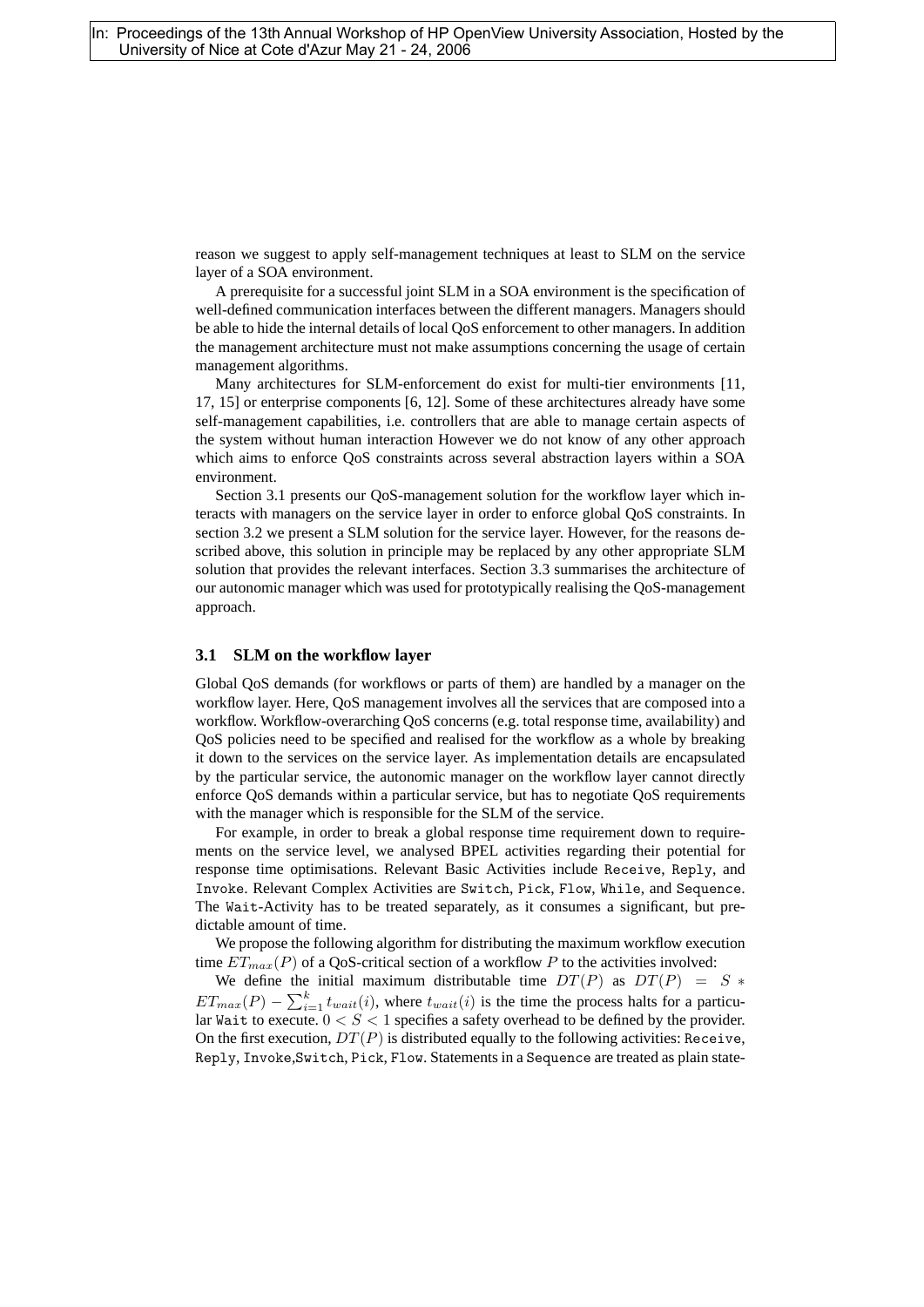ments, and statements in While loops are treated with the weight one (as if the loop will execute exactly once).

For subsequent executions of the business process, the maximum response times of the activities are adjusted as follows:

The average response time for each relevant activity is measured. The algorithm also detects the average number of cycles performed in a while loop. For Flow activities, the longest response time is used to build the average (worst case scenario). Then the algorithm corrects the maximum response times, weighing services in While loops according to the average number of cycles, thus trying to equally satisfy the services' needs.

In case  $ET_{max}(P)$  cannot be met, an event of type  $$event_overload$$  is sent.

The results of the algorithm mainly depend on a deterministic response time of the services involved as well as on an ideally constant number of iterations in loops. Taking a closer look at the kinds of workflows which are subject to SLA negotiations these requirements turn out not to be too restrictive, as service providers would generally only agree on SLAs regarding response times when dealing with either very deterministic processes or a significant amount of time for safety overhead.

The workflow-layer SLM approach has been prototypically implemented using the ActiveBPEL<sup>∗</sup> workflow engine and the autonomic manager described in section 3.2. The workflow engine has been instrumented for performance monitoring using the Open Group Application Response Measurement (ARM) [14, 13] API. In our lab environment, the autonomic manager on the workflow layer cooperates with the service-level SLM setting presented in section 3.2. Figure 3 depicts the overall architecture for SLM on the workflow layer.



**Figure 3:** The principal SLM architecture on the business process layer

## **3.2 SLM on the service layer**

In a sample scenario a cluster of JBoss [10] application servers hosts several web services which are part of a SOA scenario. Internally, these web services are implemented by Enterprise JavaBeans (EJB). We assume that the response times of the JBoss instances are independent from each other because they do not share any resources (each instance runs on a different host). We used an autonomic manager to control the number of JBoss server instances in the cluster.

<sup>∗</sup>See http://www.activebpel.org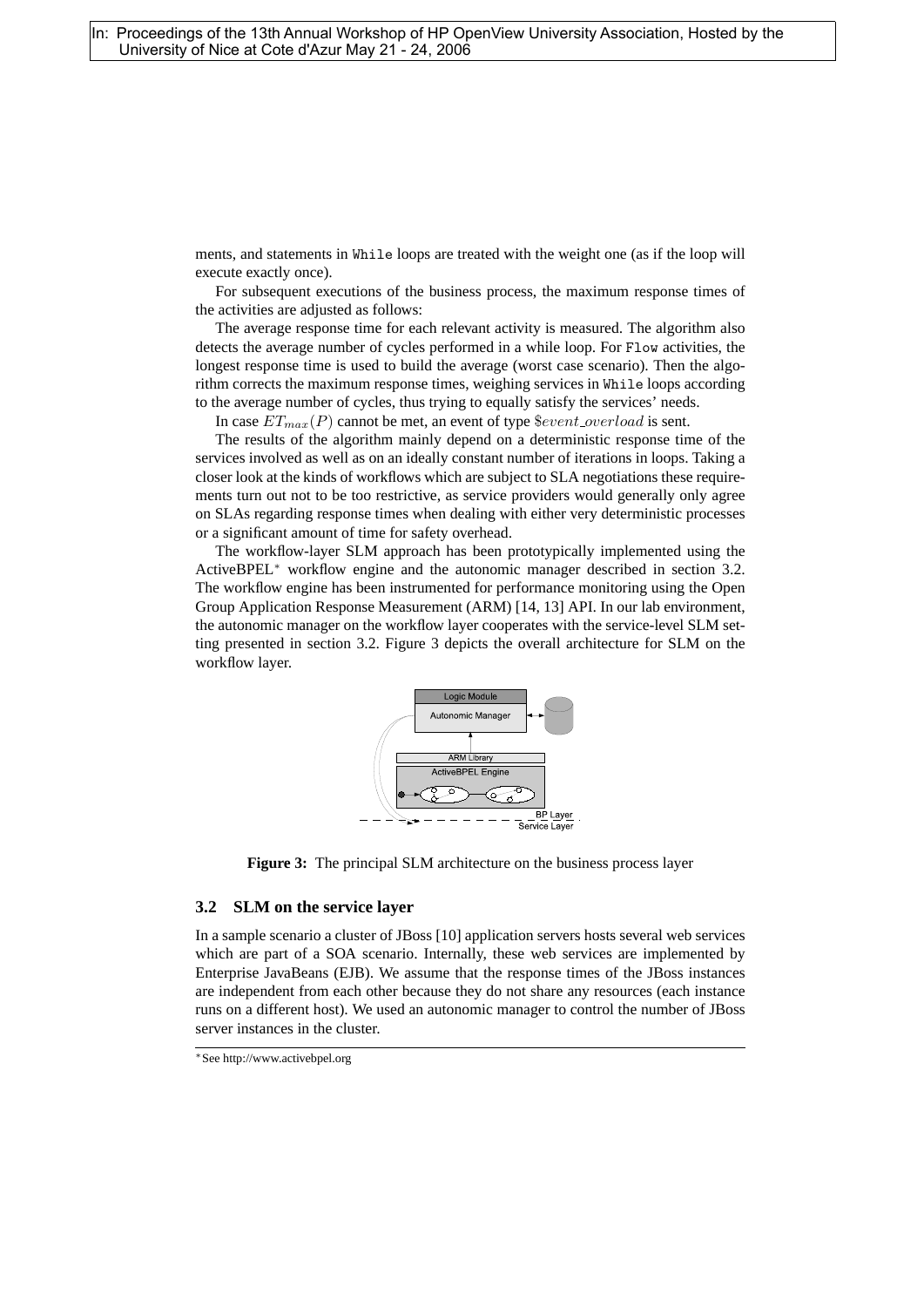The application server instances are performance instrumented using the Open Group *Application Response Measurement (ARM)* [13, 14] API. The resulting performance measurements are represented as CIM Units of Work in a *CIM Object Manager (CIMOM)* Details concerning the performance instrumentation are described in [5].

Figure 4 depicts the principal management architecture for the service layer. The system under management sends performance measurements to the ARM library, which is connected with a CIM provider. Configuration and performance information is represented in the CIM information model of the CIMOM. The autonomic manager accesses the CIMOM through its CIM/WBEM extension module. Management operations are performed on the CIM model and then carried out by the CIM provider.



**Figure 4:** The principal SLM architecture

Figure 5 displays a simplified version of the control algorithm involved. This control algorithm is a formal representation of the management knowledge (originally developed by a human administrator) that is necessary for controlling the system.



**Figure 5:** Control cycle for number of application server instances

The algorithm operates on the average response time  $RT_C$  of a service class C. For the example we assume that a server instance provides the services of only one class at a given time t. Initially the algorithm is in state Operating. If  $RT$  exceeds  $$enter\_critical$ an additional instance is created and the state machine changes to the Heavy Load state. While  $RT \geq$  \$*enter\_critical*, additional instances are created as long as the total number of instances instances  $\leq$  max instances. If the maximum number of instances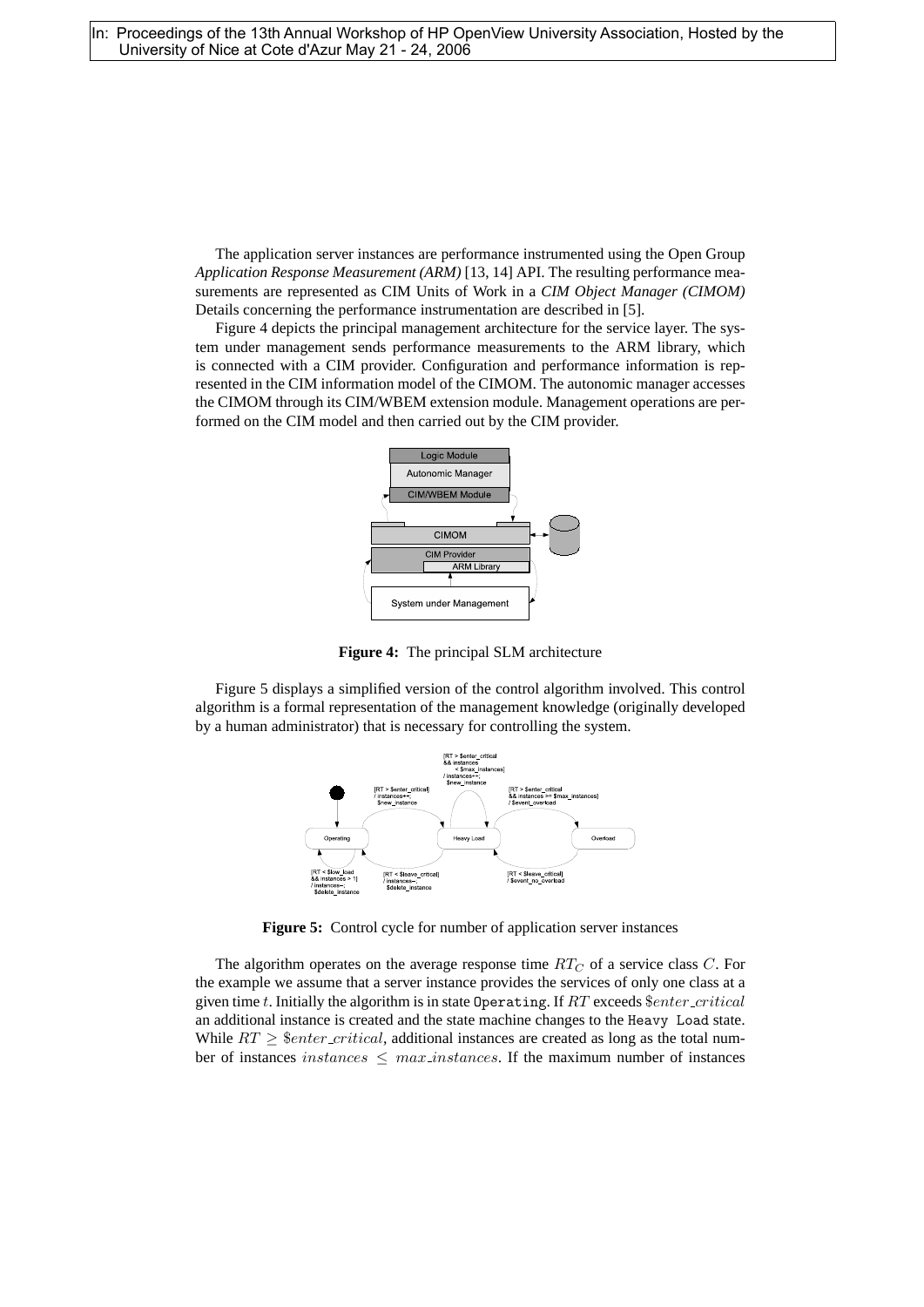is reached and  $RT$  remains greater than  $max_instances$ , the system changes to the Overload state and an event of type \$event overload is generated. If RT decreases below *leave\_critical* an event of type  $$event-no-overload$  is generated and the system changes to state Heavy Load. If RT decreases below low\_load, the system changes to Operating, where unused instances are removed when the load stays below low\_load and the number of instances is greater than one.

The maximum allowed response time  $RT_{max}$  is a parameter that is totally independent from the service implementation and thus may be easily controlled externally (e.g., by an SLM system on the business layer). The system sets  $$enter\_critical = S * RT_{max}$  to establish a safety buffer (again  $0 < S < 1$  specifies a safety overhead to be defined by the provider) and adjusts *leave\_critical* and *low\_load* accordingly.

#### **3.3 Autonomic manager**

The Distributed Systems Lab developed a modular autonomic manager that provides a customisable basis for the managers on the workflow and the service layer. The modular autonomic manager is based on a management framework [3] which had originally been designed for the management of CORBA-based applications.

Internally, the autonomic manager consists of four main components: The central element of the autonomic manager is the module manager, which provides adapters to connect extension modules. These modules implement sensors, actuators, and the internal logic of the autonomic controller. A messaging subsystem that is part of the module manager is responsible for the message handling within the system.

The autonomic manager supports three kinds of extension modules: event modules, action modules, and logic modules. Event modules are modules that possess their own threads and thus are able to react actively to changes within the environment by creating internal messages. Action modules are passive; they act - triggered by internal messages - by analysing application-specific sensors, or performing management tasks.

Sensors may be realised using either event modules (push model) or action modules (pull model). Application-specific actuators are realised through action modules.

The modules implement an application-class specific interface, e.g. for Web-based Enterprise Management (WBEM), or Simple Network Management Protocol (SNMP) instrumented applications.

Logic modules form the "brain" of the autonomic manager. Currently, finite state machines and an XML-based policy language are supported, however an extension to neural networks and other control-mechanisms is possible because of the modular structure of the autonomic manager. Logic modules act periodically or are triggered by incoming messages. Management decisions are communicated to other modules using the internal messaging capabilities.

Several action and event modules have been implemented:

- A log-analysis module is able to parse system log files.
- Shell-scripting supports the execution of UNIX shell scripts.
- A generic CORBA management interface handles generic CORBA invocations.
- A Web Services module handles generic Web Services invocations.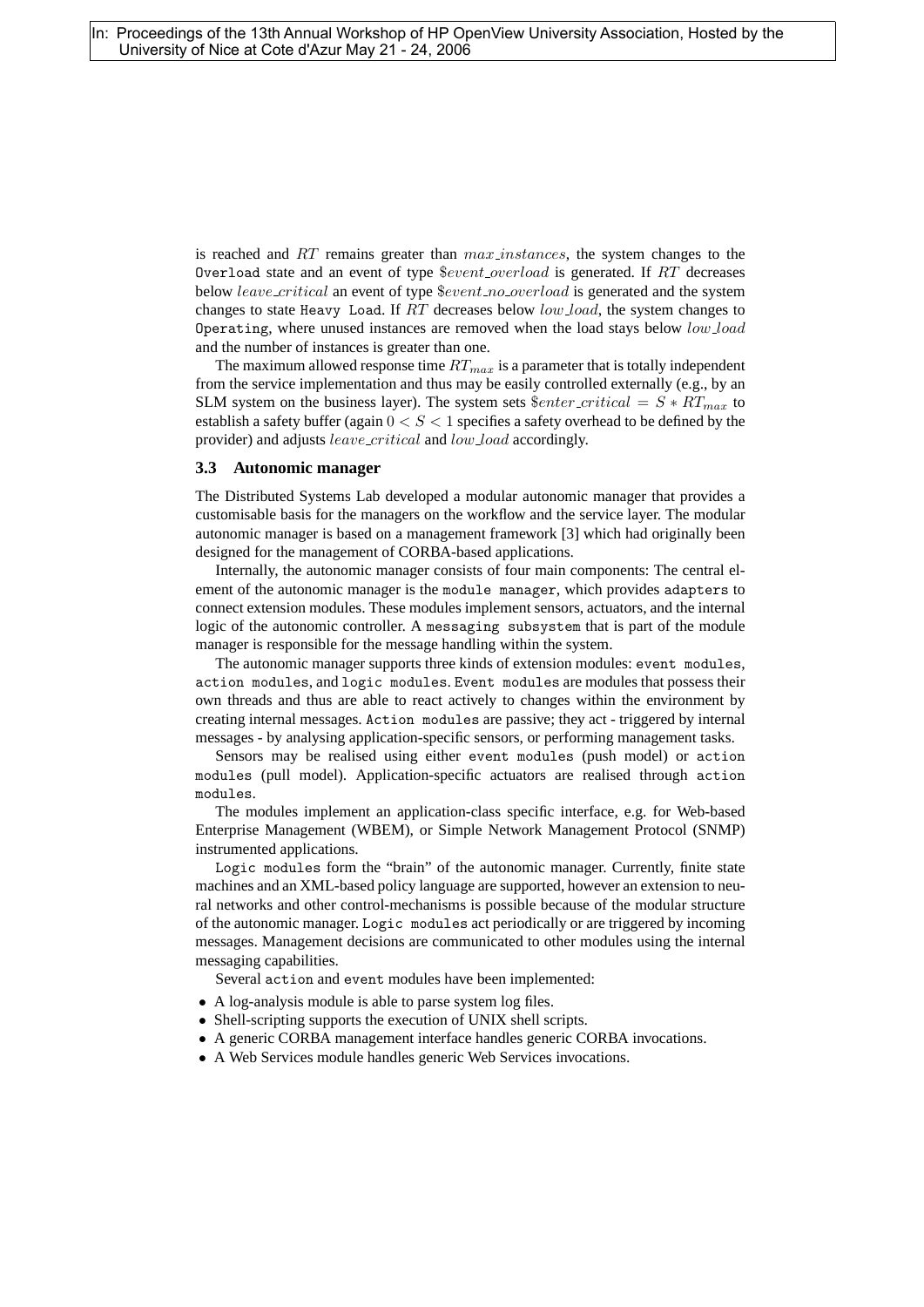- *Simple Network Management Protocol (SNMP)* modules can talk to SNMP agents using GetRequest and SetRequest. In addition SNMP traps are handled by an event module.
- The *Web based Enterprise Management (WBEM)*/*Common Information Model (CIM)* [7] module allows the autonomic manager to act as a CIM client.

Inter-manager communication is realised by web services or CORBA modules.

Details concerning a method for formalising management knowledge for the autonomic manager can be found in [4].

# **4. Current Challenges**

The presented design of our SLM architecture comprises two coupled control cycles for defining and enforcing response times in different layers of a SOA. The architecture is not yet capable to handle concurrent workflows with different priorities and to enforce or negotiate QoS parameters with services that are located in different administration domains. In general, these are challenges regarding interaction of entities and overall management organisation.

#### **4.1 Self-Organisation - a possible solution?**

Self-organisation in physical, chemical and biological systems may be described as a spontaneous process that leads to the formation of diverse kinds of structures on a macroscopic level. Self-organising systems regularly show emergent properties that characteristically are unpredictable and irreducible. They are not limited to physical, chemical and biological systems, but self-organisation may also be discovered when looking at e.g. social and economical systems.

Self-organising systems are classified as autonomous regarding certain criteria and as non-linear in terms of system-behaviour. We often find a high degree of redundancy in these kinds of systems.

When aiming at utilising self-organisation principles in the area of technical systems, unpredictability is a major challenge. In addition, emerging behaviour often solely occurs when reaching a "critical mass" of system elements, which complicates testing of these kinds of systems. In technical systems, it is generally desirable to implement the concept of "guided emergence", where system elements show a certain degree of self-organisation and therefore emerging behaviour, but are still controllable on a macroscopic level. An important design issue is also the fact that self-organising systems usually possess a great redundancy, whereas technical systems usually are built of a set of individually specialised components.

Organisational theory concentrates on the structuring of organisations and therefore also deals with self-organisation between individuals. Therefore similar challenges can be discovered in this field as organisational theory also tries to guide emergent behaviour into predefined structures. The structure of an organisation is complemented by the definition of ways of communication between individuals. Permanent communication is necessary because knowledge is essentially distributed within an organisation.

Essential elements of organisational structuring are the principles of delegation and participation. Many theories rely on market mechanisms (rewards, egoism) or hierarchies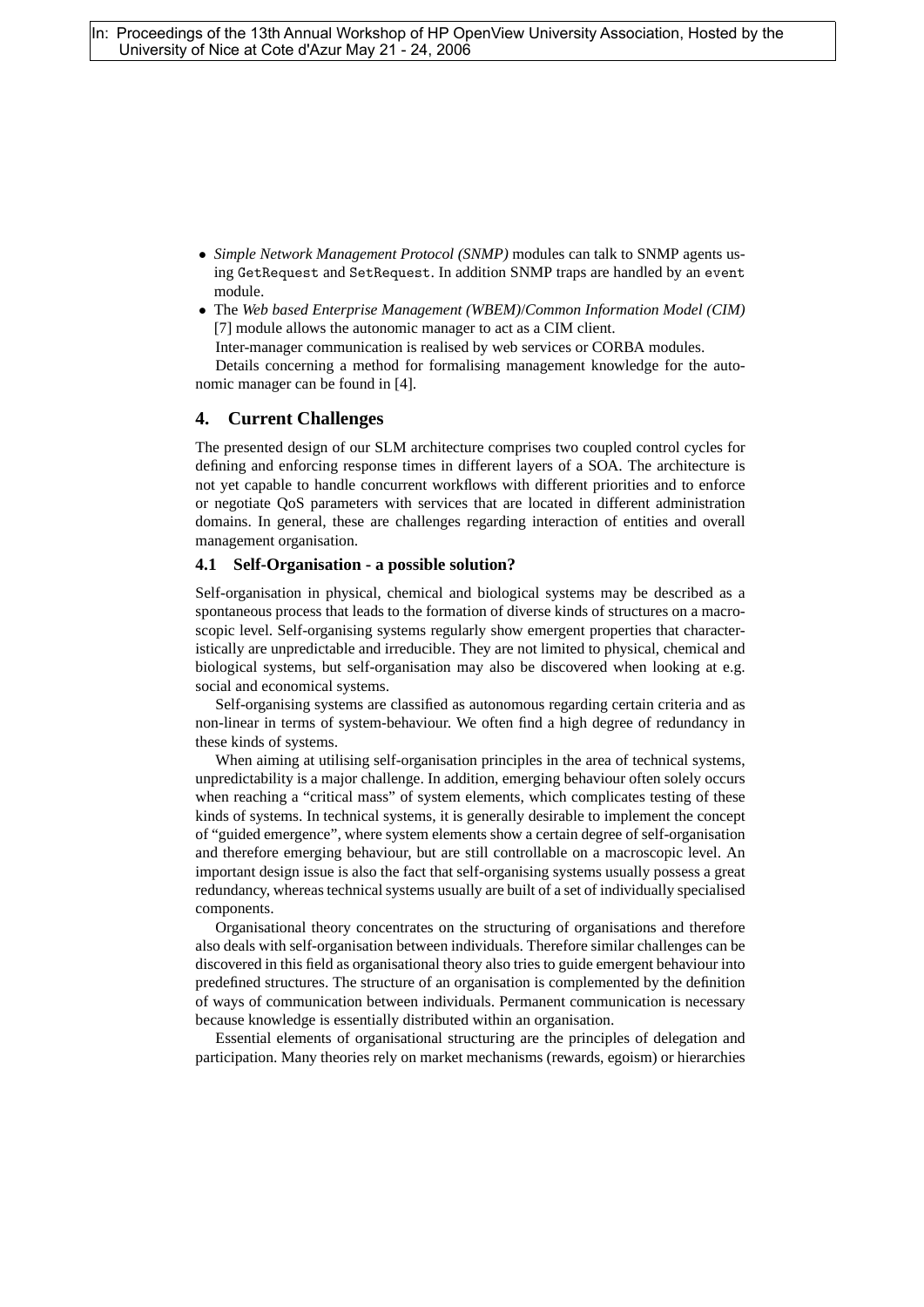as the driving principles for motivating individuals to participate and to support the organisational aims.

#### **4.2 Application of self-organisation principles to SLM**

When adapting principles observed in the real world to the design of technical systems, we try to reduce the complexity of the original system to the concepts which are considered important for the target system. From our point of view the main challenge is to cope with the paradox that on the one hand we want a certain emergent system behaviour while on the other hand the definition of emergence says that it arises somewhat unexpectedly and thus cannot be engineered into a system in a systematic way. Our research is looking for an answer to the question whether it is possible to create emergent system behaviour while embedding self-organising sub-structures into a global management architecture thus creating a system which still behaves deterministic on the macroscopic level. Our experiences with the autonomic manager framework look promising for the simple scenario implemented so far. Future work will concentrate on inter-manager communication in order to meet the challenges described above.



**Figure 6:** Possible communication schemes between managers

Figure 6 depicts possible communication schemes for managers (SM) while controlling application components (comp). Type (a) depicts a horizontal communication between managers. Type (b) depicts vertical communication between managers. Type (c) depicts a possible form of mixture between (a) and (b).

Vertical (or hierarchical) approaches are easier to implement, but they do not necessarily scale as good as horizontal approaches. In addition, it is a mandatory condition for a hierarchical management approach that it is possible to concentrate the required management knowledge and decision-making authority in one place - a condition which e.g. cannot be fulfilled in an environment that spans across organisational boundaries.

Horizontal approaches could use group-communication and voting mechanisms to form a common strategy. They are more complicated to realise, but do not require a single node to be able to access all relevant management knowledge.

The definition of fundamentals for a flexible, at least partially self-organising management cooperation architecture is ongoing work.

We consider market mechanisms and egoism as principles which might be used to motivate interaction in a self-organising management environment. Managers could be forced to "pay" a certain price in order to motivate others to support their individual aims. At the same time managers would be interested to increase their wealth while still per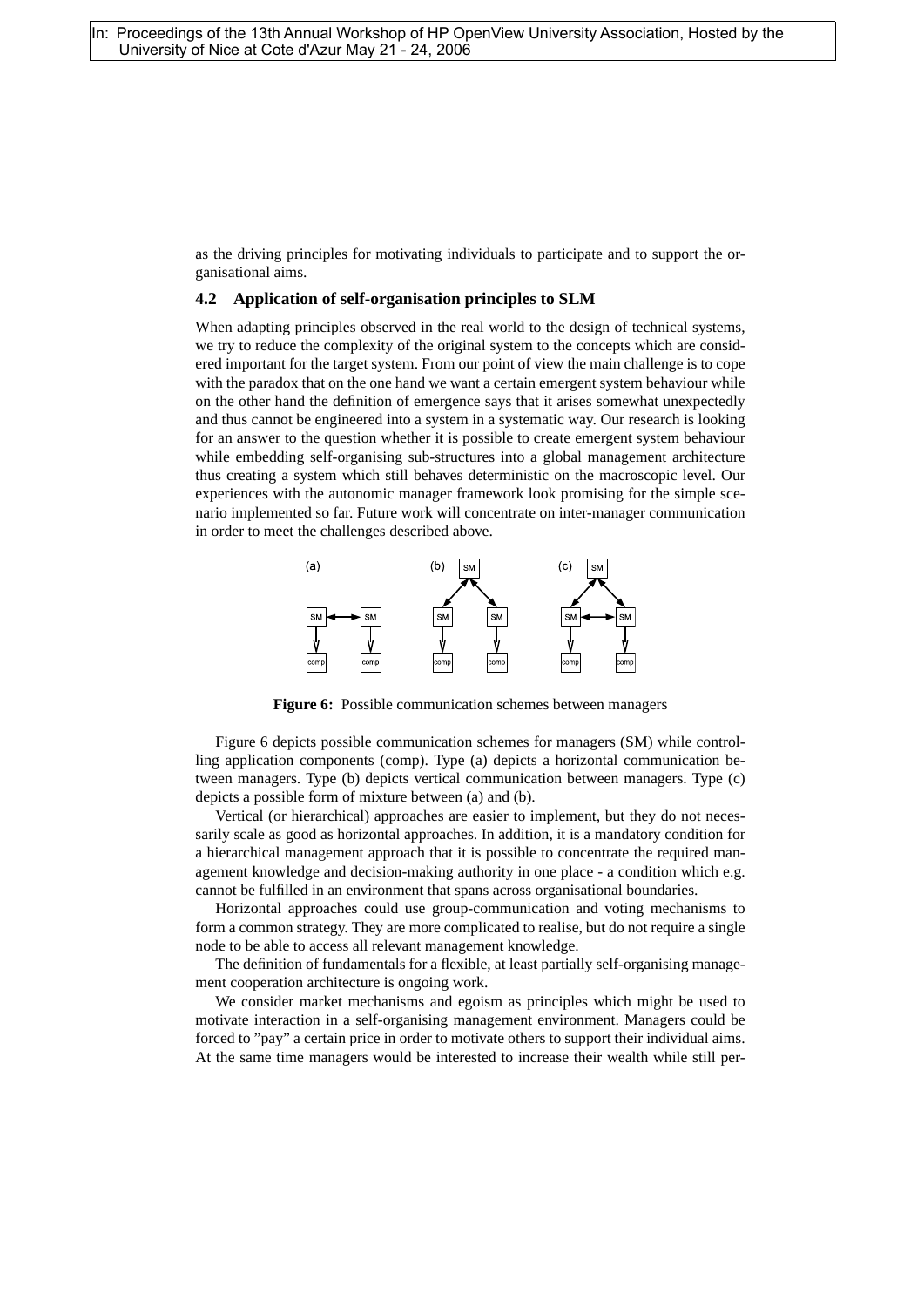forming the tasks they are assigned to. This would motivate them to support the manager with the highest bid. Managers could also make use of Time/Utility functions [9] to remunerate other managers which behave in a helpful way. A precondition for this is however that managers must be able to estimate the overall performance of the management system (e.g., by comparing costs and benefit) and to optimise their behaviour accordingly.

Currently, our goal is to design a flexible SLM communication architecture that meets the coordination challenges presented by steadily reorganising and optimising itself, following the approaches we described. Interactions between managers are not predefined, in fact services communicate horizontally as well as vertically to fulfil the QoS requirements defined. The emerging communication infrastructure constantly changes while trying to optimise itself. This clearly distincts the approach from existing management architectures and results in increased flexibility regarding changes in application business logic.

#### **5. Summary**

In this paper, we presented an autonomic SLM architecture for SOAs. The central component of the architecture is an autonomic manager, which may be easily customised using extension modules that implement sensors, actuators and management logic. Autonomic managers may interact remotely using special communication modules.

The SLM architecture consists of an autonomic manager on the service layer, which is responsible for service reconfiguration in order to meet requirements that are set externally. The autonomic manager accesses the system under management with the help of a CIMOM, which provides a CIM representation of relevant configuration information within the system as well as performance measurements.

On the business process layer, an autonomic manager controls the overall business process response time by analysing performance measurements of relevant steps within the workflow. The autonomic manager communicates the resulting performance goals to the SLM on the service layer, and controls their compliance.

We showed that the current interaction paradigms are not flexible enough to apply this approach to more complex scenarios with concurrent business processes and complicated service provisioning scenarios.

Thus, we presented ongoing work concerning inter-manager communication and cooperation, which might lead to a solution for the problem. This cooperation approach is partially based on ideas from organisational theory.

# **References**

- [1] T. Andrews, F. Curbera, H. Dholakia, Y. Goland, J. Klein, F. Leymann, S. Thatte, I. Trickovic, S. Weerawarana, K. Liu, D. Roller, and D. Smith. *Business Process Execution Language for Web Services, Version 1.1.* IBM Developer Works, May 2003. http://www-106.ibm.com/developerworks/webservices/library/ws-bpel/.
- [2] T. Bellwood. *UDDI Version 2.04 API Specification*. UDDI Commitee, 2002. http://uddi.org/pubs/ProgrammersAPI-V2.04-Published-20020719.htm.
- [3] M. Debusmann and R. Kroeger. Widening Traditional Management Platforms for Managing CORBA Applications. In *Proceedings of the third IFIP WG 6.1 International Conference on Distributed Applications and Interoperable Systems (DAIS)*, Sep 2001.